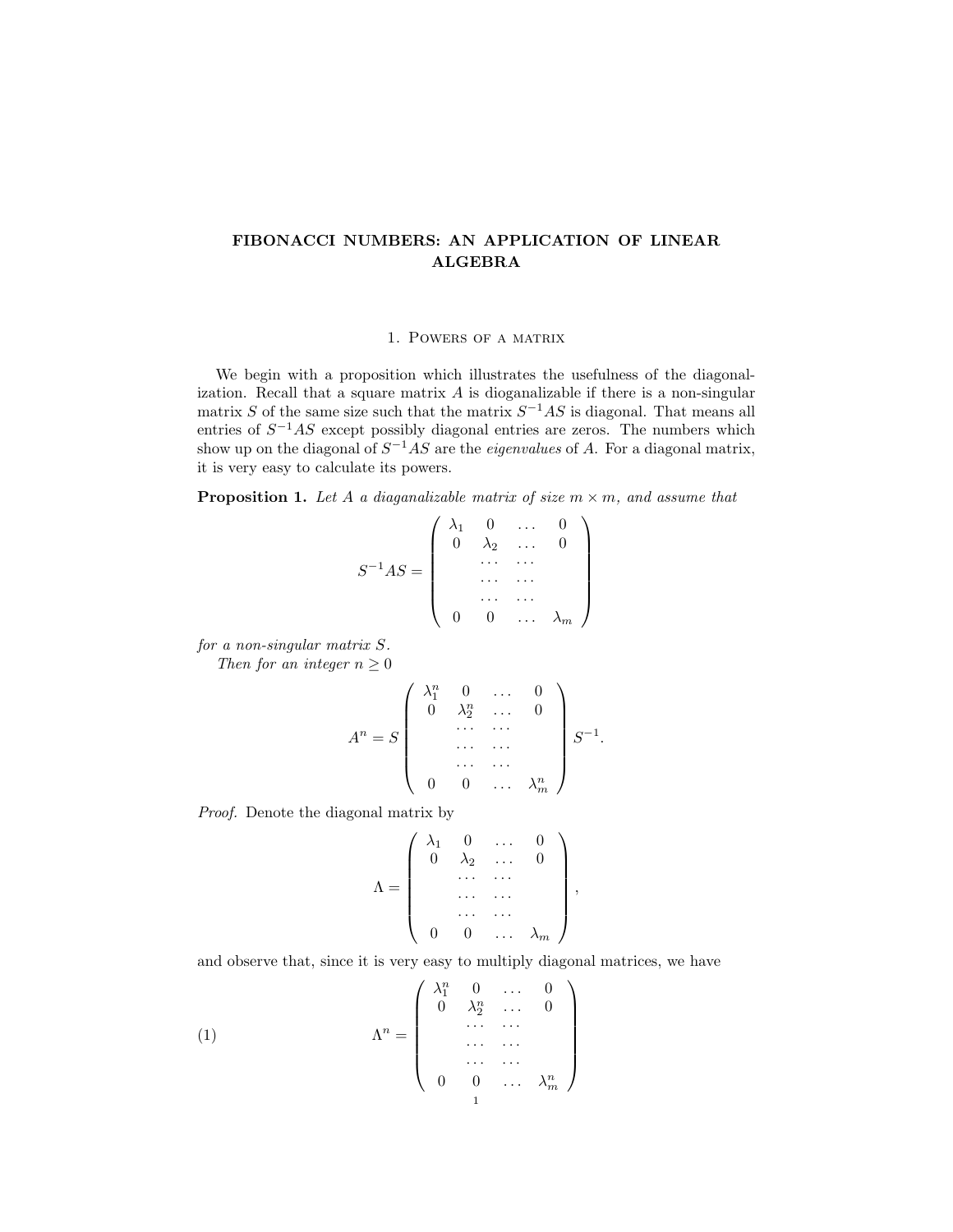At the same time since

$$
\Lambda = S^{-1}AS,
$$

we find that

$$
\Lambda^{n} = (S^{-1}AS)^{n} = S^{-1}AS \ S - 1AS \ \dots S^{-1}AS = S^{-1}A^{n}S
$$

because of the obvious cancellations. We thus conclude that

$$
A^n = S\Lambda^n S^{-1},
$$

and the required identity follows from  $(1)$ .

#### 2. Fibonacci numbers and Kepler's observation

The sequence of Fibonacci numbers  $F_n$ 

$$
0, 1, 1, 2, 3, 5, 8, 13, 21, 34, 55, 89, 144, \ldots
$$

is defined recursively as follows. One begins with

$$
F_0 = 0
$$
, and  $F_1 = 1$ .

After that every number is defined to be sum of its two predecessors:

$$
F_n = F_{n-1} + F_{n-2} \text{ for } n \ge 2.
$$

The sequence of Fibonacci numbers attract certain interest for various reasons (see, for instance, http://en.wikipedia.org/wiki/Fibonacci\_number ).

In particular, Johannes Kepler (1571 1630) , one of the greatest astronomers in the history, observed that the ratio of consecutive Fibonacci numbers converges to the golden ratio.

### Theorem (Kepler).

$$
\lim_{n \to \infty} \frac{F_{n+1}}{F_n} = \frac{1 + \sqrt{5}}{2}
$$

In this note, we make use of linear algebra in order to find an explicit formula for Fibonacci numbers, and derive Kepler's observation from this formula. More specifically, we will prove the following statement.

#### **Proposition 2.** For  $n \geq 1$

$$
F_n = \frac{(1 + \sqrt{5})^n - (1 - \sqrt{5})^n}{2^n \sqrt{5}}.
$$

We now show how to derive Kepler's observation from Proposition 2.

Proof of Kepler's observation. We simply calculate the limit as follows: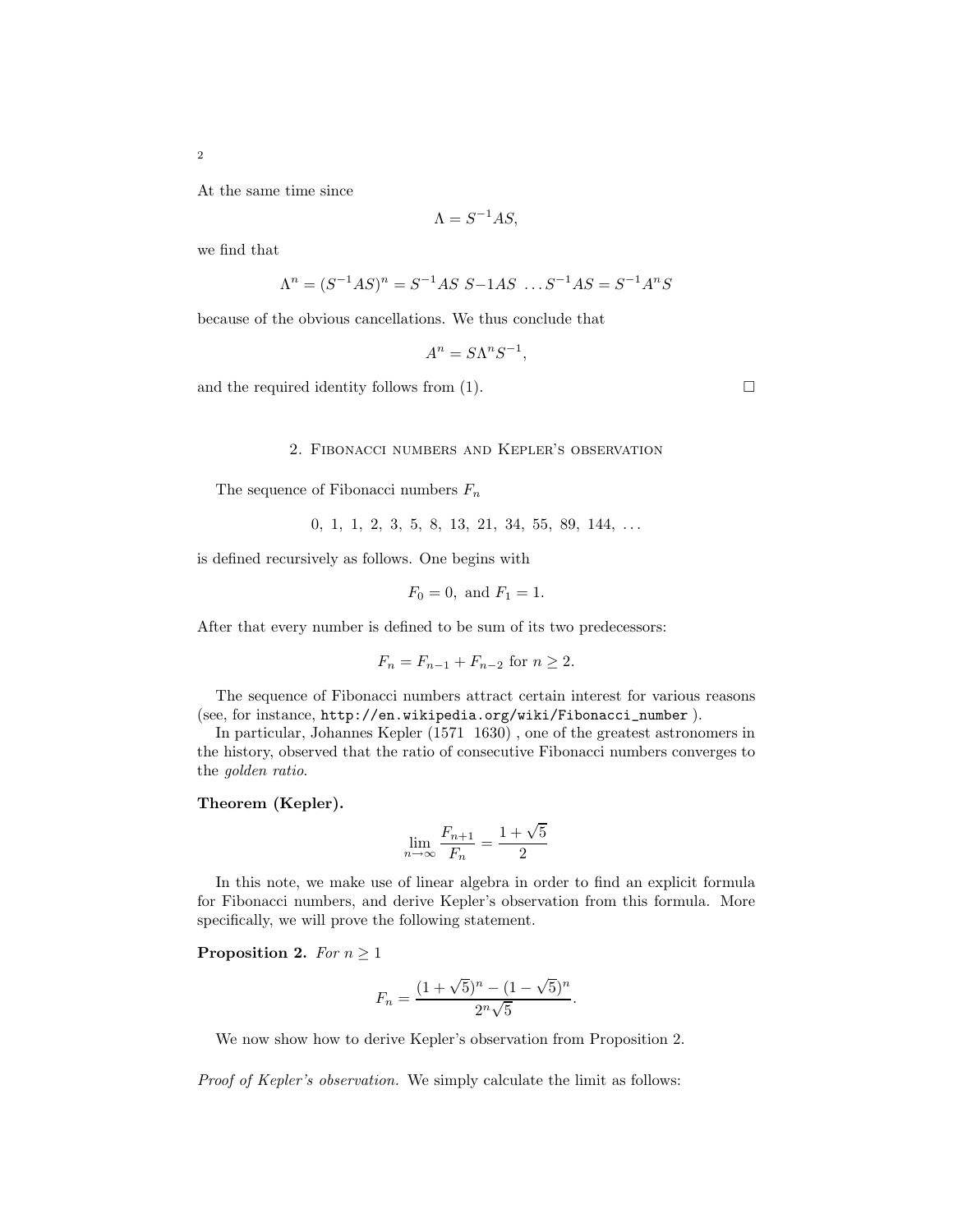$$
\lim_{n \to \infty} \frac{F_{n+1}}{F_n}
$$
\n
$$
= \lim_{n \to \infty} \frac{(1+\sqrt{5})^{n+1} - (1-\sqrt{5})^{n+1}}{2^{n+1}\sqrt{5}} \frac{2^n \sqrt{5}}{(1+\sqrt{5})^n - (1-\sqrt{5})^n}
$$
\n
$$
= \frac{1}{2} \lim_{n \to \infty} \frac{(1+\sqrt{5})^{n+1} - (1-\sqrt{5})^{n+1}}{(1+\sqrt{5})^n - (1-\sqrt{5})^n}
$$
\n
$$
= \frac{1}{2} \lim_{n \to \infty} \frac{(1+\sqrt{5}) - \left(\frac{1-\sqrt{5}}{1+\sqrt{5}}\right)^n (1-\sqrt{5})}{1-\left(\frac{1-\sqrt{5}}{1+\sqrt{5}}\right)^n} = \frac{1+\sqrt{5}}{2}
$$
\n
$$
\lim_{n \to \infty} \left(\frac{1-\sqrt{5}}{1+\sqrt{5}}\right)^n = 0
$$

since

as soon as

 $\Box$ 

The rest of the note is devoted to the proof of Proposition 2 with the help of Linear Algebra, and Proposition 1 in particular.

 $1 + \sqrt{5}$ 

 $1 - \sqrt{5}$  $1 + \sqrt{5}$   $< 1$ .  $= 0$ 

#### 3. Linear Algebra interpretation of Fibonacci numbers

Let L be the linear operator on  $\mathbb{R}^2$  represented by the matrix

 $\begin{array}{c} \hline \end{array}$ 

$$
A=\begin{pmatrix} 1 & 1 \\ 1 & 0 \end{pmatrix}
$$

with respect to the standard basis of  $\mathbb{R}^2$ . For any vector  $\mathbf{v} = (x, y)^T$ , we have that

$$
L(\mathbf{v}) = \begin{pmatrix} 1 & 1 \\ 1 & 0 \end{pmatrix} \begin{pmatrix} x \\ y \end{pmatrix} = \begin{pmatrix} x+y \\ x \end{pmatrix}.
$$

In particular, for the vector  $\mathbf{u}_k$  whose coordinates are two consecutive Fibonacci numbers  $(F_k, F_{k-1})^T$ , we have that

$$
L(\mathbf{u_k}) = A\begin{pmatrix} F_k \\ F_{k-1} \end{pmatrix} \begin{pmatrix} 1 & 1 \\ 1 & 0 \end{pmatrix} \begin{pmatrix} F_k \\ F_{k-1} \end{pmatrix} = \begin{pmatrix} F_k + F_{k-1} \\ F_k \end{pmatrix} = \begin{pmatrix} F_{k+1} \\ F_k \end{pmatrix} = \mathbf{u_{k+1}}.
$$

Thus we can produce a vector whose coordinates are two consecutive Fibonacci numbers by applying L many times to the vector  $\mathbf{u}_1$  with coordinates  $(F_1, F_0)^T =$  $(1, 0)$ :

(2) 
$$
\begin{pmatrix} F_{n+1} \\ F_n \end{pmatrix} = A^n \begin{pmatrix} 1 \\ 0 \end{pmatrix}
$$

Equation 2 is nothing but a reformulation of the definition of Fibonacci numbers. This equation, however, allows us to find an explicit formula for Fibonacci numbers as soon as we know how to calculate the powers  $A<sup>n</sup>$  of the matrix A with the help of the diagonalization.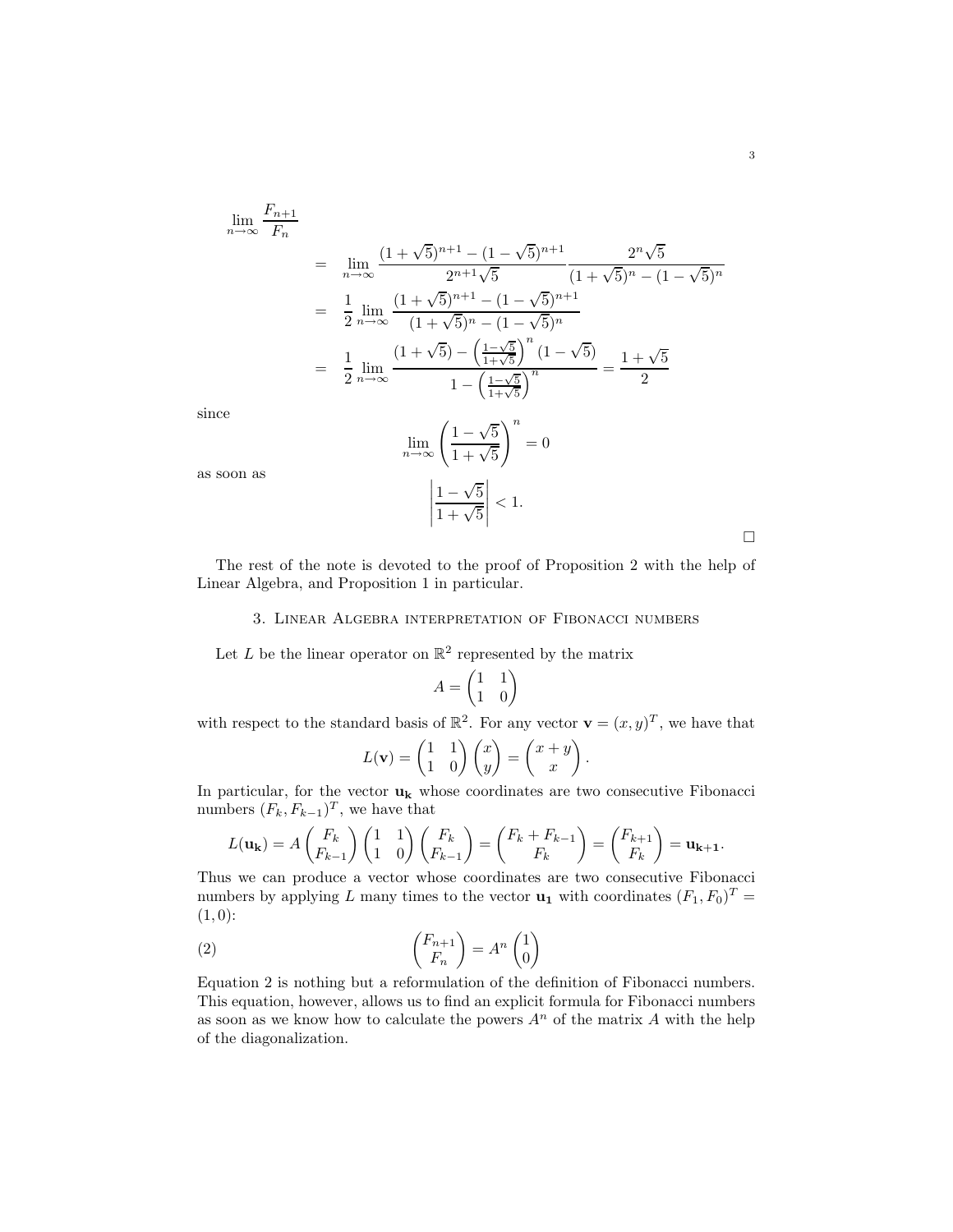#### 4. Diagonalization of the matrix A and proof of Proposition 2

We begin with finding the eigenvalues of  $A$  as the roots of its characteristic polynomial

$$
p(\lambda) = \det(A - \lambda I) = \det \begin{pmatrix} 1 - \lambda & 1 \\ 1 & 0 - \lambda \end{pmatrix} = \lambda^2 - \lambda - 1.
$$

We make use of the quadratic formula to find the roots as

(3) 
$$
\lambda_1 = \frac{1+\sqrt{5}}{2}
$$
 and  $\lambda_2 = \frac{1-\sqrt{5}}{2}$ ,

and we conclude, since the two eigenvalues are real and distinct, that the matrix A dioganalizable. In order to dioganalize it, we need to find a basis which consists of eigenvectors of the linear operator L.

Let us find the eigenvectors from the equations

$$
L(\mathbf{v_1}) = \lambda_1 \mathbf{v_1}
$$
, and  $L(\mathbf{v_2}) = \lambda_2 \mathbf{v_2}$ 

or, in coordinates with respect to the standard basis of  $\mathbb{R}^2$ ,

$$
\begin{pmatrix} 1 & 1 \ 1 & 0 \end{pmatrix} \begin{pmatrix} x_1 \ y_1 \end{pmatrix} = \lambda_1 \begin{pmatrix} x_1 \ y_1 \end{pmatrix}, \text{ and } \begin{pmatrix} 1 & 1 \ 1 & 0 \end{pmatrix} \begin{pmatrix} x_2 \ y_2 \end{pmatrix} = \lambda_2 \begin{pmatrix} x_2 \ y_2 \end{pmatrix}.
$$

We solve these equations and find eigenvectors:

$$
\begin{pmatrix} x_1 \\ y_1 \end{pmatrix} = \begin{pmatrix} \lambda_1 \\ 1 \end{pmatrix}, \text{ and } \begin{pmatrix} x_2 \\ y_2 \end{pmatrix} = \begin{pmatrix} \lambda_2 \\ 1 \end{pmatrix}
$$

The transition matrices between the standard basis and the basis of eigenvectors is thus

$$
S = \begin{pmatrix} \lambda_1 & \lambda_2 \\ 1 & 1 \end{pmatrix}
$$

and

$$
S^{-1} = \begin{pmatrix} \frac{1}{\lambda_1 - \lambda_2} & \frac{\lambda_2}{\lambda_2 - \lambda_1} \\ \frac{1}{\lambda_2 - \lambda_1} & \frac{\lambda_1}{\lambda_1 - \lambda_2} \end{pmatrix} = \frac{1}{\lambda_1 - \lambda_2} \begin{pmatrix} 1 & -\lambda_2 \\ -1 & \lambda_1 \end{pmatrix}
$$

We can now check that, as expected,

(4) 
$$
S^{-1}AS = \begin{pmatrix} \lambda_1 & 0 \\ 0 & \lambda_2 \end{pmatrix}.
$$

We are now in a position to prove Proposition 2 with the help of the dioganalization (4).

Proof of Proposition 2. Proposition 1 now implies that

$$
A^n = S \begin{pmatrix} \lambda_1^n & 0 \\ 0 & \lambda_2^n \end{pmatrix} S^{-1},
$$

and we combine this with equation (2) to obtain that

$$
\begin{aligned}\n\begin{pmatrix} F_{n+1} \\ F_n \end{pmatrix} &= A^n \begin{pmatrix} 1 \\ 0 \end{pmatrix} = S \begin{pmatrix} \lambda_1^n & 0 \\ 0 & \lambda_2^n \end{pmatrix} S^{-1} \begin{pmatrix} 1 \\ 0 \end{pmatrix} \\
&= \frac{1}{\lambda_1 - \lambda_2} \begin{pmatrix} \lambda_1 & \lambda_2 \\ 1 & 1 \end{pmatrix} \begin{pmatrix} \lambda_1^n & 0 \\ 0 & \lambda_2^n \end{pmatrix} \begin{pmatrix} 1 & -\lambda_2 \\ -1 & \lambda_1 \end{pmatrix} \begin{pmatrix} 1 \\ 0 \end{pmatrix} \\
&= \frac{1}{\lambda_1 - \lambda_2} \begin{pmatrix} \lambda_1^{n+1} - \lambda_2^{n+1} \\ \lambda_1^n - \lambda_2^n \end{pmatrix} .\n\end{aligned}
$$